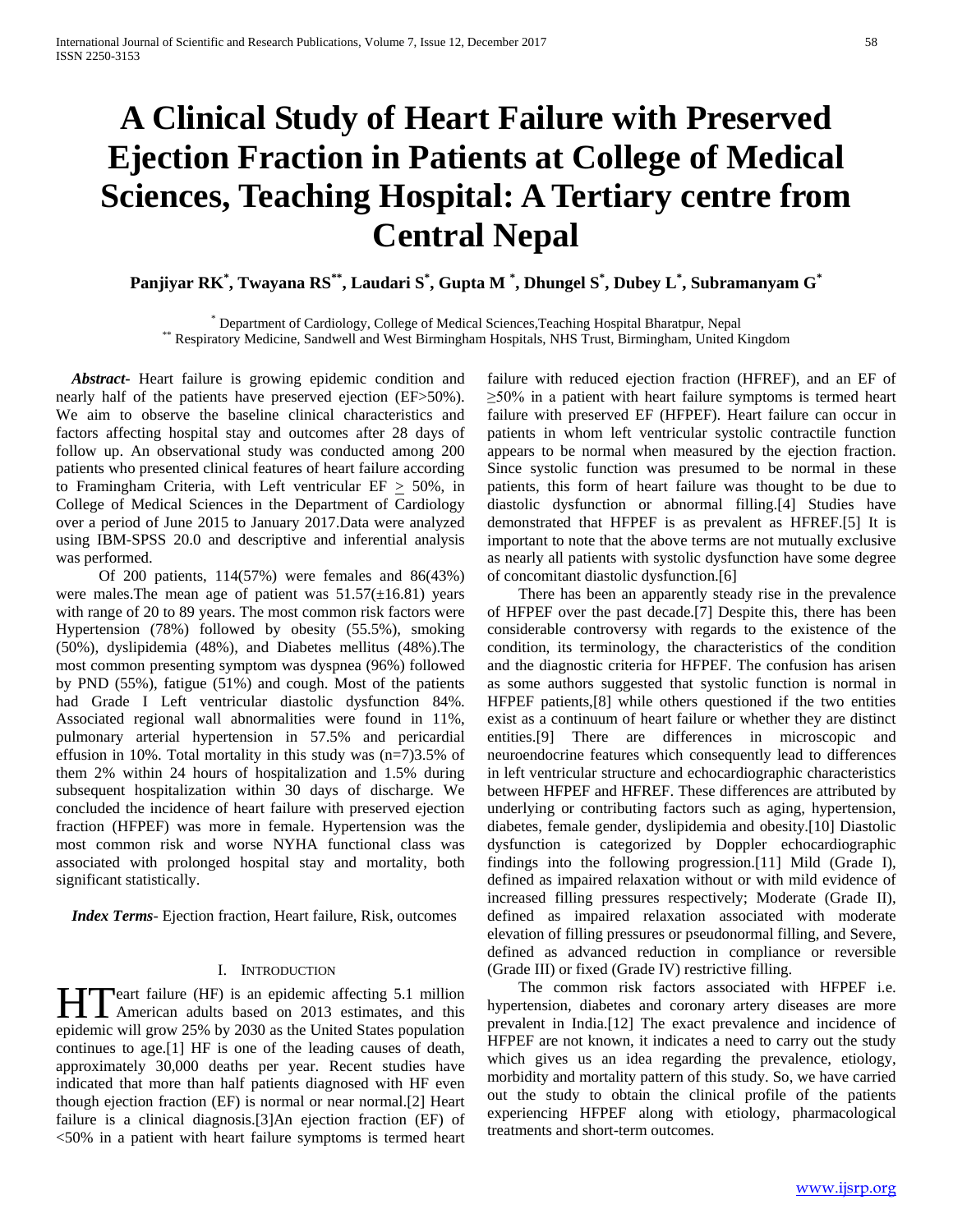## II. METHODS

 This was a tertiary care centre hospital based cross sectional observational study conducted at the cardiology unit of college of medical sciences Bharatpur, Nepal. Ethical approval of this study was obtained from the same hospital with written informed consent from each patients or relatives wherever necessary. We observed 200 newly admitted patients in coronary care unit and cardiology ward who fulfilled the Framingham's criteria of heart failure [13]for clinical diagnosis and LV ejection fraction more than or equal to 50%. A Performa was used for collecting information at admission on demographics and co morbidities including history of hypertension, diabetes mellitus and others. Physical assessment was done on all patients, and patients classified according to NYHA classification. For the study, ECHO either done during in-patient stay or done in past two months was accepted for the study.

 The investigator administered structured questionnaires to obtain information on outcomes at discharge, and on drug prescriptions related to heart failure at discharge. Patients were then given follow-up visit date. The investigator administered structured questionnaires and collected information on common symptoms of heart failure, NYHA classification, and QOL at one month. Data were analyzed using IBM-SPSS 20.0 (IBM Corporation, Armonk, NY, USA). The t- test and Chi-square test were used for statistical analysis. A p-value  $\langle 0.05 \rangle$  was considered statistically significant for all statistical tests unless otherwise stated.

## III. RESULT

 Out of 200 cases, 114(57%) were females and 86(43%) were males. The mean age of patient was  $51.57(\pm 16.81)$  years with range of 20 to 89 years. 2/3rd of cases were in the age group of 40 to 80 years. (Table 1)

## **Table 1: Clinico-epidemiological profile of patients (n=200)**

| Characteristic            | <b>Frequency</b>  | Percentage |  |  |  |
|---------------------------|-------------------|------------|--|--|--|
| Age (in years)            |                   |            |  |  |  |
| $<$ 20                    | 1                 | 0.5        |  |  |  |
| $21 - 40$                 | 58                | 29         |  |  |  |
| $41 - 60$                 | 75                | 37.5       |  |  |  |
| 61-80                     | 60                | 30         |  |  |  |
| > 80                      | 6                 | 3          |  |  |  |
| Mean $age \pm SD$ (years) | $51.57 \pm 16.81$ |            |  |  |  |
| Gender                    |                   |            |  |  |  |
| Male                      | 86                | 43         |  |  |  |
| Female                    | 114               | 57         |  |  |  |
| Religion                  |                   |            |  |  |  |
| <b>Brahmin</b>            | 76                | 38         |  |  |  |
| Chhetri                   | 26                | 13         |  |  |  |
| Newar                     | 33                | 16.5       |  |  |  |
| Magar                     | 17                | 8.5        |  |  |  |
| Tharu                     | 12                | 6          |  |  |  |
| Gurung                    | 9                 | 4.5        |  |  |  |
| Others                    | 27                | 13.5       |  |  |  |
| Occupation                |                   |            |  |  |  |

| Agriculture    |    | 39 |
|----------------|----|----|
| Housewife      | 60 |    |
| Businessmen    | 30 |    |
| Service Holder | 8. |    |
| $Ex-$ army     |    |    |
| Student        |    |    |

 The most common risk factors in our patients were Hypertension (78%) followed by obesity 55.5%, smoking (50%), dyslipidemia (48%), and Diabetes mellitus (48%), shown in figure 1. The most common presenting symptom was dyspnea (96%) followed by PND (55%), fatigue (51%) and cough (26%). Two patients presented with syncope as a presenting complaint. Figure 2.



**Figure1: Associated Risk factors in patients with heart failure(n=200)**



**Figure 2: Presenting complains of patients with heart failure (n=200)**

 Majority (84%) of cases presented late in NYHA class of II and III. 12% presented with NYHA class IV. In this study 61 patients (30.5%),who presented with NYHA class I-II had hospitalization for less than 4 days and 9.5% with same NYHA class had hospitalization for more than 4 days, but the patients (53%), who presented with class III-IV were hospitalized for >4 days which was found to be statistically significant (P<0.001). Table 2.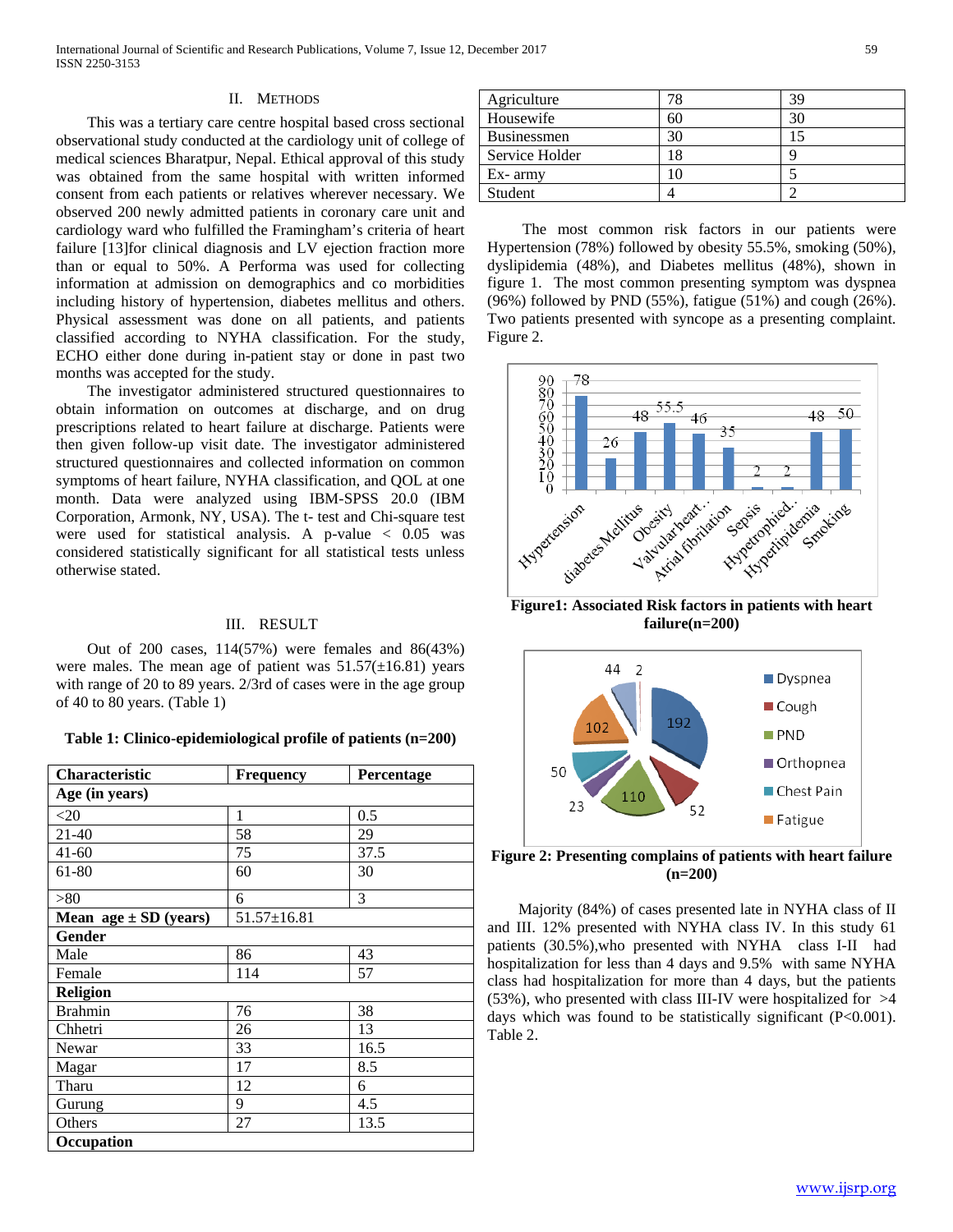**Table 2. NYHA at presentation and duration of hospital stay in patients with heart failure (n=200)**

| Duration<br>of stay in<br>ward<br>(days) | NYHA I-   | <b>NYHA</b><br><b>III-IV</b> | <b>P-VALUE</b> |
|------------------------------------------|-----------|------------------------------|----------------|
| $\leq$ 4                                 | 61(30.5%) | 2(1%)                        | 0.127          |
| $4 - 7$                                  | 4(2%)     | 68(34%)                      |                |
| >7                                       | 15(7.5%)  | 38(19%)                      | < 0.001        |

 In this study increase in BMI (overweight, obesity class I and class II) was found in 55.5% which was statistically significant for development of left ventricular diastolic dysfunction (LVDD), P=<0.05. Similarly, HTN was classified according to JNC-7, Pre-hypertension range of BP was found in 41.5% , stage 1 HTN in 24%, stage II HTN in 11%, 3% had isolated systolic HTN and 1% had isolated diastolic HTN. In our study 73% of patients were having abnormal ECG. The most common abnormality was LVH (31%) followed by sinus tachycardia (19.5%) and AF (17.5%).

Echcardiographic study showed mean LA  $41.4(\pm 8.4)$  mm, MR (Mitral Regurgitation) in 48.%, TR (Tricuspid Regurgitation) was seen in 49.5%. Most of the patients had Grade I LVDD (84%) and none had Grade IV LVDD. LVMI (left ventricular mass index) was statistically significant with the Grade of LVDD (p<0.01), Similarly, E/A ratio, tissue doppler, at mitral annulus Septal E/e' & Lateral E/e', Deceleration time (msec) and IVRT (msec) were also statistically significant with the Grade of LVDD. Table 3.

Table 3: **Correlation of echocardiography parameter and grade of LVDD (n=200)**

|                    | <b>LVDD GRADE 1</b> | <b>LVDD GRADE II</b> | <b>LVDD GRADE III</b> | <b>P-VALUE</b> |
|--------------------|---------------------|----------------------|-----------------------|----------------|
| <b>LVMI</b>        | 116(109-129)        | 128(106-139)         | 142(114-158)          | < 0.01         |
| $E/A$ Ratio        | $0.71(0.40-0.79)$   | $1.0(0.8-1.2)$       | $1.5(1.1 - 2.85)$     | < 0.05         |
| TDI, mitral        |                     |                      |                       |                |
| annulus            |                     |                      |                       |                |
| Septal E/e'        | $5.02(3.83 - 11.5)$ | $10.4(9.2 - 11.9)$   | $13.02(12.7 - 14.22)$ | < 0.01         |
| Lateral $E/e$      | $4.11(4.31 - 7.22)$ | $9.1(7.31 - 11.91)$  | $12.01(11.23-15.20)$  | < 0.05         |
| Deceleration       | $226(216-260)$      | 190(174-220)         | $160(145-207)$        | < 0.05         |
| time (msec)        |                     |                      |                       |                |
| <b>IVRT</b> (msec) | $91(73-106)$        | 74(71-90)            | $66(55-58)$           | < 0.05         |

 In this study, 92.5% patients received diuretics (loop diuretics, potassium sparing diuretics or combination),65% received Antiplatelets, 53% were prescribed Statins. Similarly, Amlodipine (CCB), Angiotensin receptor blockers, Angiotensin converting enzymes inhibitors, Beta blockers, Nitrates and Digoxin in 39% , 22%, 17.5%, 14%, 9% and 8% respectively. Out of 200 patients, 4 patients died within 24 hours of hospitalization, all of them presented in NYHA class III-IV. 196 patients were discharged; only 117 patients were able to follow up either by telephone contact or during OPD visit or rehospitalization within 30 days. 12.5% patients were rehospitalized within 30days, among them 3 patients died and cause of death being refractory cardiogenic shock in 2 patients and the other died of sudden cardiac death.

## IV. DISCUSSION

 Heart failure is growing burden around the world. In the current study, 10.5% of the patient admitted in the cardiology unit had HFPEF which was 48.6% of the total heart failure cases over the study period. In epidemiological cohort studies done in USA in 2014 by [Charlotte Andersson](https://www.ncbi.nlm.nih.gov/pubmed/?term=Andersson%20C%5BAuthor%5D&cauthor=true&cauthor_uid=24975902) et al. (2014),[14] the prevalence of HFPEF approaches 10% for people >80 years of age; and incidence rates seem stable in the face of a growing prevalence. In a study done in Northeast China in 2012 by Liang Guo et al. [15] the prevalence of HFPEF was 4.8% in participants over 65 years old, which was consistent with the result of a study conducted in central Italy that found a 4.9% HFPEF prevalence in 65–84 year-old individuals.[16] Hedberg et al. (2001),[17] reported that the prevalence of HFPEF in a population-based sample of 75-year-old participants was 6.8%. In the present study, majority of the patients,  $2/\overline{3}^{rd}$  belong to age group 40-80 years. The mean age being  $51.57\pm16.81$  years, this is slightly lower than other studies.

 The present study shows dyspnea (96%) and fatigue (51%) as commonest symptoms. 56% of the patients having dyspnea were in NYHA functional class III-IV. In a study done in India by Devasia et al. [18] Tachycardia was the commonest clinical sign (96%). Others were pedal edema (86%), raised JVP (63%) and pulmonary edema (46%). In present study commonest risk factor was HTN (78%), followed by obesity (overweight and class I & II obesity) 55.5%, smoking 50%, DM (48%), hyperlipidemia (48%) and AF(35%). In a study done in UK by Sosin et al.[19] obesity was found in, 36.3% with BMI>30  $\text{kg/m}^2$ , 29.2% had diabetes, 50.0% had hypertension, 5.7% had a history of myocardial infarction, and 1.9% had history of arrhythmia. In a study by Liang Guo et al, $15$  risk factors of HFPEF were hypertension 44.9%, dyslipidemia 38.4%, history of heart disease 16.6%, abdominal obesity 15.7%,diabetes in 11.3% and BMI>30 was seen 5.9% patients.

 In a study done in 2014 by Burke et al. [20] in USA, risk factors of HFPEF were hypertension 77%, dyslipidemia 38.4%, history of heart disease (CAD) 48%, chronic kidney disease in 33%, diabetes in 33% and mean BMI of patients in study was 30±9. Similarly, a study done in patient with HFPEF in USA by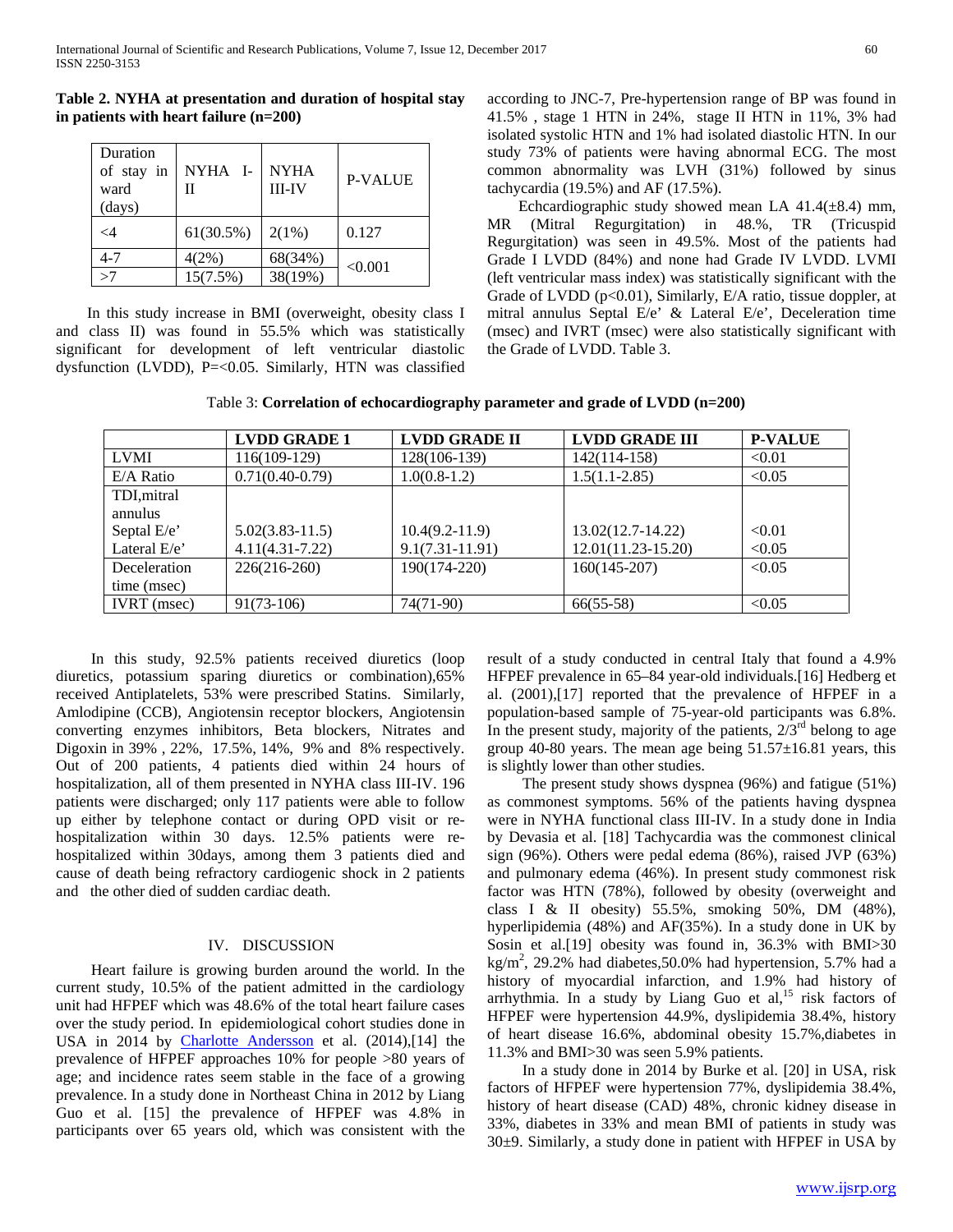Lam et al.[21] Hypertension was present in 96% patients with mean SBP(132 $\pm$ 23 mmHg) and mean DBP(67 $\pm$ 14 mmHg).

 In current study, Echcardiographic study showed mean LA  $41.4(\pm 8.4)$ mm, MR was seen in  $48.5\%$  and TR was seen in 49.5% cases.Most of the patients had Grade I LVDD 84%. PAH was seen in 57.5% and Regional wall motion abnormalities were seen in 11%. 10% patients had pericardial effusion among them 3 had moderate to large pericardial effusion and LA thrombus was seen in 1 patient. In a study done by Kaneko et al.[22] mean LA size was  $4.13 \pm 1.0$ cm. In a study done by Yamamoto et al.[23] was 4.4±0.8cm, Similarly In a study done by Rossi et al.[24] mean LA size was 41±1.0cm. LA size is determined mainly by LV diastolic dysfunction. The relatively loadindependency of a dilated LA provides an important advantage over Doppler parameters that are related to filling pressures. This is crucial as patients with HFPEF may have normal filling pressure at rest with disproportionate increase during effort. Thus, LA imaging may provide important clue for HFpEF diagnosis.[25]

 In this study most of the patients 92.5%, were under diuretics which is the mainstay of treatment in heart failure. Other medication includes Antiplatelets, (65%), Statins (53%), CCB (39%), ARB (22%), ACEI (17.5%), B-blockers (14%), Nitrates (9%) and Digoxin (8%). In a study done in India by Devasia et al.<sup>18</sup> drugs prescribed to the patients with HFPEF were Diuretics (92%), Antiplatelets (68%), Statins(63%), ACEI(58%), Amlodipine (34%), Nitrates(12%), B-blockers(8%) and Digoxin in 6% patients. There are several clinical trials in the HFPEF population targeting on clinical symptoms, exercise capacity, diastolic dysfunction, and quality of life (QoL). Although there are tested treatments improving these outcomes, no confirmed positive outcomes in regard to mortality were obtained from all pharmacological therapies including diuretics, beta-blockers, RAAS antagonists, digitalis, HMG-CoA-reductase inhibitors (statins), nondihydropyridine calcium channel blockers, and phosphodiesterase-5 inhibition (PDE-5 inhibition) so far.[25]

 In this study QOL score at 30days was significantly associated with NYHA class on Admission ( $p<0.05$ ), similarly QOL score at discharge was also significant with outcomes at 30days follow up (p=0.012), anemia at the time of admission as well as AF as risk of HFPEF were significant with outcomes at 30 days, ( $p=0.014$ ) & ( $p<0.05$ ). Out of 200 patients, 4 patients died within 24 hours of hospitalization, all of them presented in NYHA class III-IV at the time of hospitalization. A recent metaanalysis of 7688 patients with HFPEF followed for about 4 years found an overall mortality of 32% (about an 8% annual mortality rate).[27] In a study by Henkel et al.[28] annual mortality rates ranged from about 3.5 to 6% in 3 of the large randomized clinical trial to about 15% in the observational community-based Framingham Study.

### V. LIMITATIONS

 This was a hospital based study at a single site so the results may not be generalized to the community, however they could potentially be reference for further study at secondary and tertiary level hospitals. All the echocardiographic assessment parameters for left ventricular diastolic function could not be done in all the patients (eg.pulmonary S/D ratio, atrial reversal velocity was done in selected cases whenever required). However, E/A ratio, reversal with valsalva (whenever indicated) and E/e' was done in all the studied patients. Proper and timely follow-up of the all patients could not be done.

### VI. CONCLUSION

 In conclusion, the incidence of heart failure with preserved ejection fraction (HFPEF) was more in female. Hypertension was the most common risk and worse NYHA functional class was associated with prolonged hospital stay and mortality. Although this study was done on single hospital and in a small population size, it revealed baseline information on heart failure with preserved ejection fraction which can be used as reference for further studies

#### ACKNOWLEDGEMENT

 The authors express sincere gratitude to lab technician Mr. Indra Prasad Dumre and all the staff in the department of Cardiology. Also the authors are thankful to Mrs Ruchi Gupta for her contribution in preparing this manuscript. Authors also sincerely thank Mr. Naresh Manadhar for his contribution in the statistical analysis.

#### **REFERENCES**

- [1] Go AS, Mozaffarian D, Roger VL, et al. Heart disease and stroke statistics-- 2013 update: a report from the American Heart Association. Circulation. 2013; 127:e6–e245.
- [2] Maestre, VG, Gallego, J., García, M., García de Burgos, F. and Martín-Hidalgo. A Prediction Clinical Profile to Distinguish between Systolic and Diastolic Heart Failure in Hospitalized Patients. European Journal of Internal Medicine. 2009; 313-18.
- [3] McKee PA, Castelli WP, McNamara PM, Kannel WB. The natural history of congestive heart failure: the Framingham study. NEJM. 1971; 285:1441– 6.
- [4] Chen CH, Nakayama M, Nevo E, Fetics BJ, Maughan WL, Kass DA.Coupled systolic-ventricular and vascular stiffening with age: implications for pressure regulation and cardiac reserve in the elderly. J Am Coll Cardiol 1998;32(5):1221-7.
- [5] Bursi F, Weston SA, Redfield MM, et al. Systolic and diastolic heart failure in the community.JAMA. 2006; 296:2209–16.
- [6] Redfield MM, Jacobsen SJ, Burnett JC Jr, Mahoney DW, Bailey KR, Rodeheffer RJ. Burden of systolic and diastolic ventricular dysfunction in the community: appreciating the scope of the heart failure epidemic. JAMA. 2003; 289:194–202.
- [7] Owan TE, Hodge DO, Herges RM, Jacobsen SJ, Roger VL, Redfield MM. Trends in prevalence and outcome of heart failure with preserved ejection fraction. NEJM 2006; 355(3):251-9.
- [8] Westermann D, Kasner M, Steendijk P, Spillmann F, Riad A, Weitmann K, et al. Role of left ventricular stiffness in heart failure with normal ejection fraction. Circulation 2008;117(16):2051-60.
- [9] De Keulenaer GW, Brutsaert DL. Diastolic heart failure: a separate disease or selection bias? Prog Cardiovasc Dis 2007;49(4):275-83.
- [10] Van Heerebeek L, Borbely A, Niessen HW, Bronzwaer JG, van d, V, StienenGJ, et al. Myocardial structure and function differ in systolic and diastolic heart failure. Circulation 2006; 113(16):1966-73.
- [11] Vasan RS, Levy D. Defining diastolic heart failure: A call for standardized diagnostic criteria. Circulation 2000; 101: 2118–2121.
- [12] Reddy, S., Bahl, A. and Talwar, K. Congestive Heart Failure in Indians: How Do We Improve Diagnosis &Management? The Indian Journal of Medical Research.2010; 132: 549.